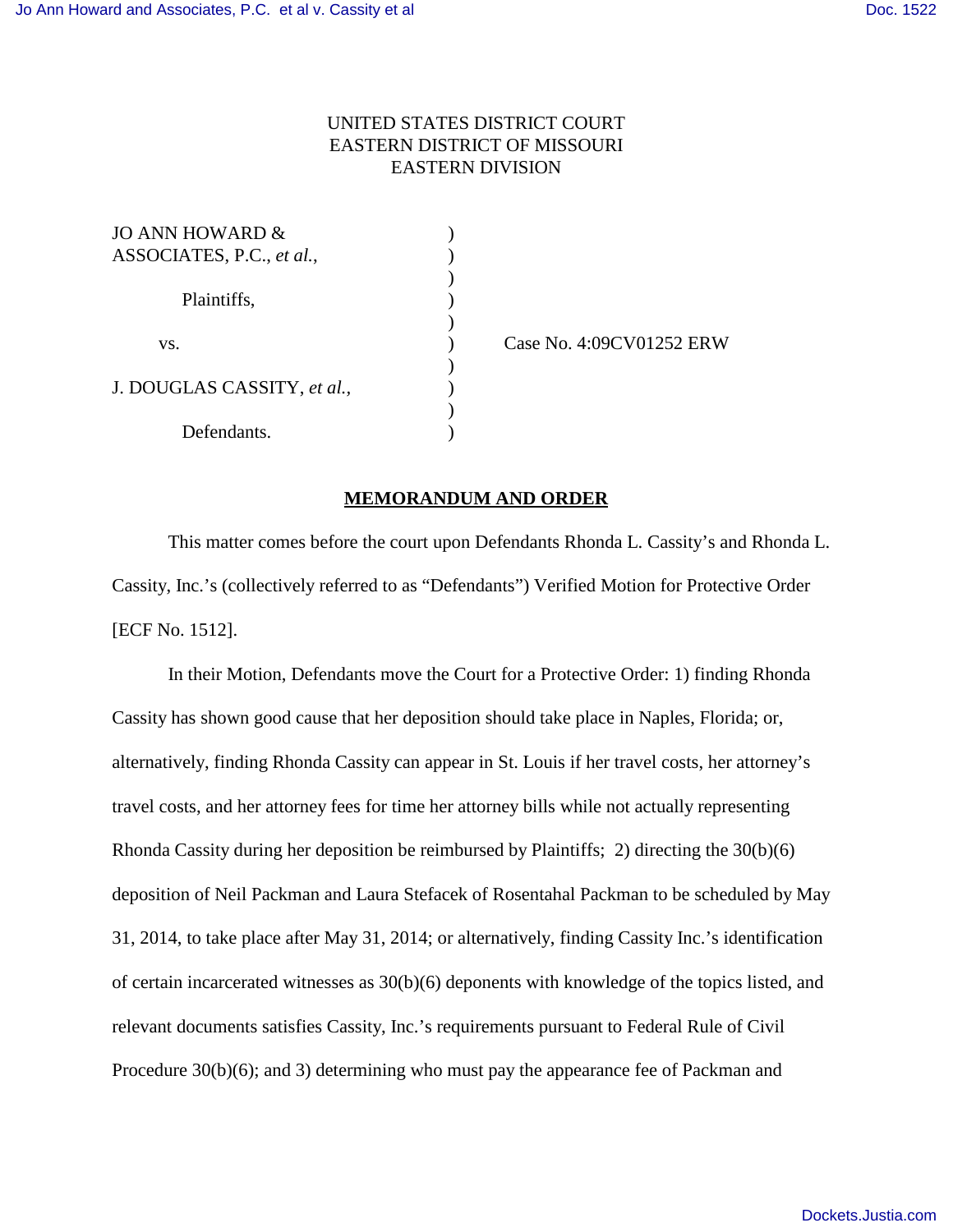Stefacek should the Court decide their depositions can be had after the May 31, 2014 deadline.

Rhonda Cassity asserts she has lived in Naples, Florida since 2005, and thus has the right to insist on being deposed in her home forum. She claims she has proposed numerous solutions in an effort to accommodate the Plaintiffs' heavy deposition schedule, including her offer to appear in either St. Louis or Denver if Plaintiffs reimburse the costs for her and her counsel, and a suggestion to conduct the deposition by video conference. Rhonda Cassity further claims she has been "without fully engaged representation in this matter," and Plaintiffs have complained the lack of response from her counsel has been a problem. She contends she should not now be penalized financially for retaining local counsel with whom she can meet personally, but whom she must pay to travel to St. Louis for the convenience of the Plaintiffs.

Plaintiffs have filed "Plaintiffs' Opposition to Defendants Rhonda L. Cassity's and Rhonda L. Cassity, Inc.'s Motion for Protective Order, " detailing their unsuccessful efforts to obtain responses as to the Defendants' availability, including the time and place for the depositions [ECF No. 1521]. They claim, given the circumstances and the lack of response from Cassity regarding their requests for dates, "moving forward with the set schedule of taking the Rule 30(b)(6) deposition on May 22, 2014, and [Rhonda Cassity's deposition on] May 23 was the most efficient." Plaintiffs contend Defendants have failed to show good cause necessitating a change in location of the deposition from St. Louis, Missouri, to Naples, Florida.

The parties are requesting a telephone conference with the Court to resolve their scheduling conflict as to the location and date of the two depositions. The Court notes that the record in this matter indicates that, in addition to her Naples residence, Mrs. Cassity has significant ownership interests in properties located in Nantucket, Massachusetts, and New York,